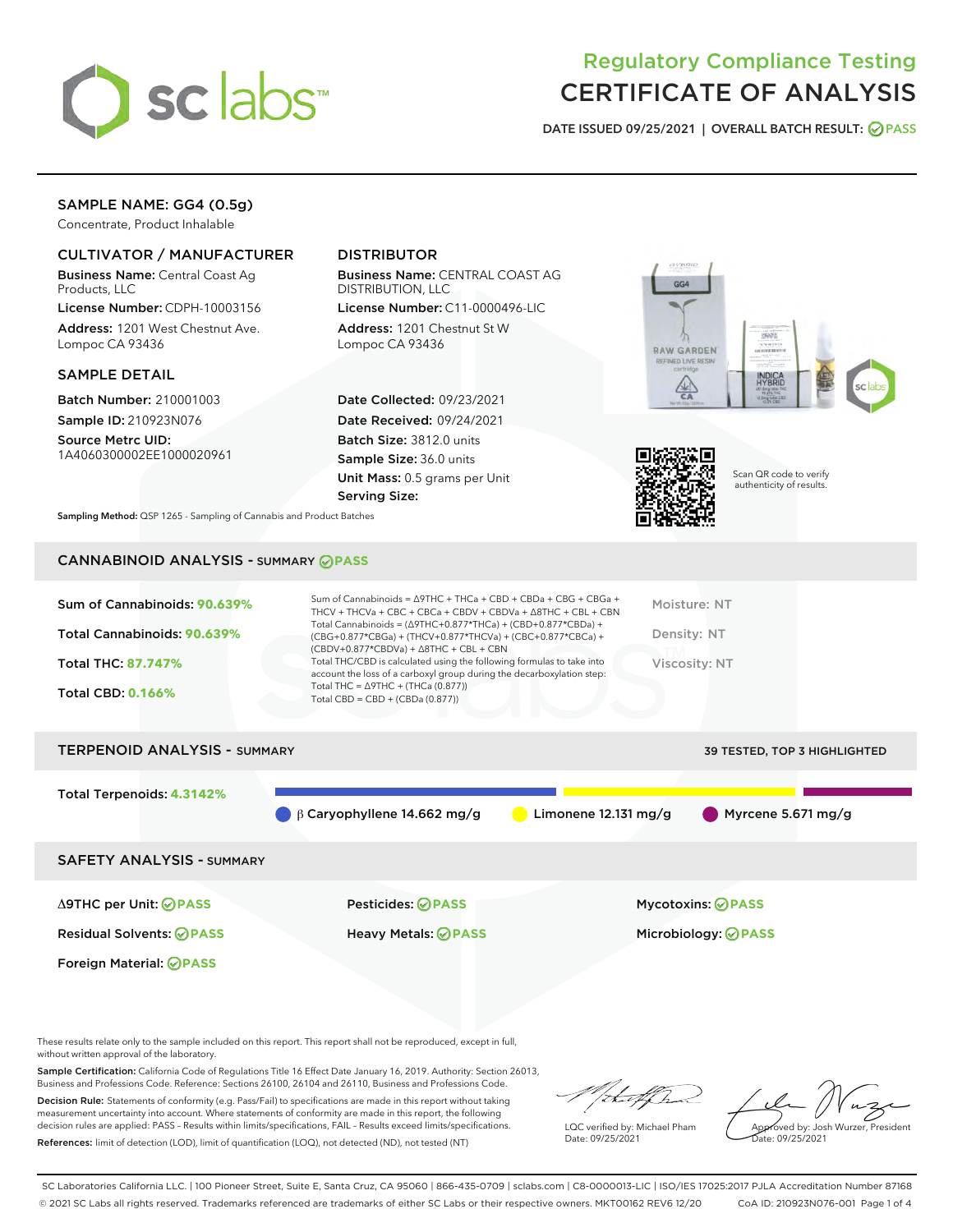



GG4 (0.5G) | DATE ISSUED 09/25/2021 | OVERALL BATCH RESULT: 2 PASS

#### CANNABINOID TEST RESULTS - 09/24/2021 2 PASS

Tested by high-performance liquid chromatography with diode-array detection (HPLC-DAD). **Method:** QSP 1157 - Analysis of Cannabinoids by HPLC-DAD

TOTAL CANNABINOIDS: **90.639%** Total Cannabinoids (Total THC) + (Total CBD) +

(Total CBG) + (Total THCV) + (Total CBC) + (Total CBDV) + ∆8THC + CBL + CBN

TOTAL THC: **87.747%** Total THC (∆9THC+0.877\*THCa)

TOTAL CBD: **0.166%**

Total CBD (CBD+0.877\*CBDa)

TOTAL CBG: 2.306% Total CBG (CBG+0.877\*CBGa)

TOTAL THCV: 0.27% Total THCV (THCV+0.877\*THCVa)

TOTAL CBC: ND Total CBC (CBC+0.877\*CBCa)

TOTAL CBDV: ND Total CBDV (CBDV+0.877\*CBDVa)

| <b>COMPOUND</b>  | LOD/LOQ<br>(mg/g)          | <b>MEASUREMENT</b><br><b>UNCERTAINTY</b><br>(mg/g) | <b>RESULT</b><br>(mg/g) | <b>RESULT</b><br>(%) |
|------------------|----------------------------|----------------------------------------------------|-------------------------|----------------------|
| Δ9THC            | 0.06 / 0.26                | ±30.185                                            | 877.47                  | 87.747               |
| <b>CBG</b>       | 0.06/0.19                  | ±0.909                                             | 23.06                   | 2.306                |
| <b>THCV</b>      | 0.1 / 0.2                  | ±0.13                                              | 2.7                     | 0.27                 |
| <b>CBD</b>       | 0.07/0.29                  | ±0.077                                             | 1.66                    | 0.166                |
| <b>CBN</b>       | 0.1/0.3                    | ±0.10                                              | 1.5                     | 0.15                 |
| $\triangle$ 8THC | 0.1/0.4                    | N/A                                                | <b>ND</b>               | <b>ND</b>            |
| <b>THCa</b>      | 0.05/0.14                  | N/A                                                | <b>ND</b>               | <b>ND</b>            |
| <b>THCVa</b>     | 0.07 / 0.20                | N/A                                                | <b>ND</b>               | <b>ND</b>            |
| <b>CBDa</b>      | 0.02/0.19                  | N/A                                                | <b>ND</b>               | <b>ND</b>            |
| <b>CBDV</b>      | 0.04 / 0.15                | N/A                                                | <b>ND</b>               | <b>ND</b>            |
| <b>CBDVa</b>     | 0.03 / 0.53                | N/A                                                | <b>ND</b>               | <b>ND</b>            |
| <b>CBGa</b>      | 0.1/0.2                    | N/A                                                | <b>ND</b>               | <b>ND</b>            |
| <b>CBL</b>       | 0.06 / 0.24                | N/A                                                | <b>ND</b>               | <b>ND</b>            |
| <b>CBC</b>       | 0.2 / 0.5                  | N/A                                                | <b>ND</b>               | <b>ND</b>            |
| <b>CBCa</b>      | 0.07 / 0.28                | N/A                                                | <b>ND</b>               | <b>ND</b>            |
|                  | <b>SUM OF CANNABINOIDS</b> |                                                    | 906.39 mg/g             | 90.639%              |

#### **UNIT MASS: 0.5 grams per Unit**

| ∆9THC per Unit                                                                            | 1120 per-package limit | 438.74 mg/unit<br><b>PASS</b> |  |  |  |
|-------------------------------------------------------------------------------------------|------------------------|-------------------------------|--|--|--|
| <b>Total THC per Unit</b>                                                                 |                        | 438.74 mg/unit                |  |  |  |
| <b>CBD per Unit</b>                                                                       |                        | $0.83$ mg/unit                |  |  |  |
| <b>Total CBD per Unit</b>                                                                 |                        | $0.83$ mg/unit                |  |  |  |
| Sum of Cannabinoids<br>per Unit                                                           |                        | 453.20 mg/unit                |  |  |  |
| <b>Total Cannabinoids</b><br>per Unit                                                     |                        | 453.30 mg/unit                |  |  |  |
| <b>MOISTURE TEST RESULT</b><br><b>DENSITY TEST RESULT</b><br><b>VISCOSITY TEST RESULT</b> |                        |                               |  |  |  |

Not Tested

Not Tested

Not Tested

Terpene analysis utilizing gas chromatography-flame ionization detection (GC-FID). **Method:** QSP 1192 - Analysis of Terpenoids by GC-FID

| <b>COMPOUND</b>         | LOD/LOQ<br>(mg/g) | <b>MEASUREMENT</b><br><b>UNCERTAINTY</b><br>(mg/g) | <b>RESULT</b><br>(mg/g)                         | <b>RESULT</b><br>(%) |
|-------------------------|-------------------|----------------------------------------------------|-------------------------------------------------|----------------------|
| $\beta$ Caryophyllene   | 0.004 / 0.012     | ±0.5220                                            | 14.662                                          | 1.4662               |
| Limonene                | 0.005 / 0.016     | ±0.1735                                            | 12.131                                          | 1.2131               |
| <b>Myrcene</b>          | 0.008 / 0.025     | ±0.0732                                            | 5.671                                           | 0.5671               |
| $\alpha$ Humulene       | 0.009 / 0.029     | ±0.1149                                            | 3.578                                           | 0.3578               |
| $\beta$ Pinene          | 0.004 / 0.014     | ±0.0163                                            | 1.419                                           | 0.1419               |
| $\alpha$ Pinene         | 0.005 / 0.017     | ±0.0098                                            | 1.141                                           | 0.1141               |
| Fenchol                 | 0.010 / 0.034     | ±0.0372                                            | 0.961                                           | 0.0961               |
| Linalool                | 0.009 / 0.032     | ±0.0339                                            | 0.892                                           | 0.0892               |
| Terpineol               | 0.016 / 0.055     | ±0.0387                                            | 0.631                                           | 0.0631               |
| Terpinolene             | 0.008 / 0.026     | ±0.0106                                            | 0.518                                           | 0.0518               |
| Ocimene                 | 0.011 / 0.038     | ±0.0134                                            | 0.419                                           | 0.0419               |
| $\alpha$ Bisabolol      | 0.008 / 0.026     | ±0.0121                                            | 0.226                                           | 0.0226               |
| <b>Borneol</b>          | 0.005 / 0.016     | ±0.0077                                            | 0.183                                           | 0.0183               |
| Camphene                | 0.005 / 0.015     | ±0.0020                                            | 0.175                                           | 0.0175               |
| Nerolidol               | 0.009 / 0.028     | ±0.0104                                            | 0.165                                           | 0.0165               |
| trans-ß-Farnesene       | 0.008 / 0.025     | ±0.0044                                            | 0.125                                           | 0.0125               |
| Valencene               | 0.009 / 0.030     | ±0.0048                                            | 0.070                                           | 0.0070               |
| Fenchone                | 0.009 / 0.028     | ±0.0015                                            | 0.051                                           | 0.0051               |
| Caryophyllene<br>Oxide  | 0.010 / 0.033     | ±0.0023                                            | 0.050                                           | 0.0050               |
| $\gamma$ Terpinene      | 0.006 / 0.018     | ±0.0005                                            | 0.029                                           | 0.0029               |
| Eucalyptol              | 0.006 / 0.018     | ±0.0007                                            | 0.026                                           | 0.0026               |
| $\alpha$ Terpinene      | 0.005 / 0.017     | ±0.0003                                            | 0.019                                           | 0.0019               |
| $\alpha$ Phellandrene   | 0.006 / 0.020     | N/A                                                | <loq< th=""><th><loq< th=""></loq<></th></loq<> | <loq< th=""></loq<>  |
| 3 Carene                | 0.005 / 0.018     | N/A                                                | $<$ LOQ                                         | $<$ LOQ              |
| Sabinene Hydrate        | 0.006 / 0.022     | N/A                                                | <loq< th=""><th><loq< th=""></loq<></th></loq<> | <loq< th=""></loq<>  |
| Nerol                   | 0.003 / 0.011     | N/A                                                | <loq< th=""><th><loq< th=""></loq<></th></loq<> | <loq< th=""></loq<>  |
| Sabinene                | 0.004 / 0.014     | N/A                                                | ND                                              | <b>ND</b>            |
| p-Cymene                | 0.005 / 0.016     | N/A                                                | ND                                              | <b>ND</b>            |
| (-)-Isopulegol          | 0.005 / 0.016     | N/A                                                | <b>ND</b>                                       | ND                   |
| Camphor                 | 0.006 / 0.019     | N/A                                                | <b>ND</b>                                       | <b>ND</b>            |
| Isoborneol              | 0.004 / 0.012     | N/A                                                | ND                                              | ND                   |
| Menthol                 | 0.008 / 0.025     | N/A                                                | ND                                              | ND                   |
| Citronellol             | 0.003 / 0.010     | N/A                                                | ND                                              | <b>ND</b>            |
| R-(+)-Pulegone          | 0.003 / 0.011     | N/A                                                | <b>ND</b>                                       | ND                   |
| Geraniol                | 0.002 / 0.007     | N/A                                                | ND                                              | ND                   |
| <b>Geranyl Acetate</b>  | 0.004 / 0.014     | N/A                                                | ND                                              | <b>ND</b>            |
| $\alpha$ Cedrene        | 0.005 / 0.016     | N/A                                                | <b>ND</b>                                       | ND                   |
| Guaiol                  | 0.009 / 0.030     | N/A                                                | ND                                              | ND                   |
| Cedrol                  | 0.008 / 0.027     | N/A                                                | <b>ND</b>                                       | ND                   |
| <b>TOTAL TERPENOIDS</b> |                   |                                                    | 43.142 mg/g                                     | 4.3142%              |

SC Laboratories California LLC. | 100 Pioneer Street, Suite E, Santa Cruz, CA 95060 | 866-435-0709 | sclabs.com | C8-0000013-LIC | ISO/IES 17025:2017 PJLA Accreditation Number 87168 © 2021 SC Labs all rights reserved. Trademarks referenced are trademarks of either SC Labs or their respective owners. MKT00162 REV6 12/20 CoA ID: 210923N076-001 Page 2 of 4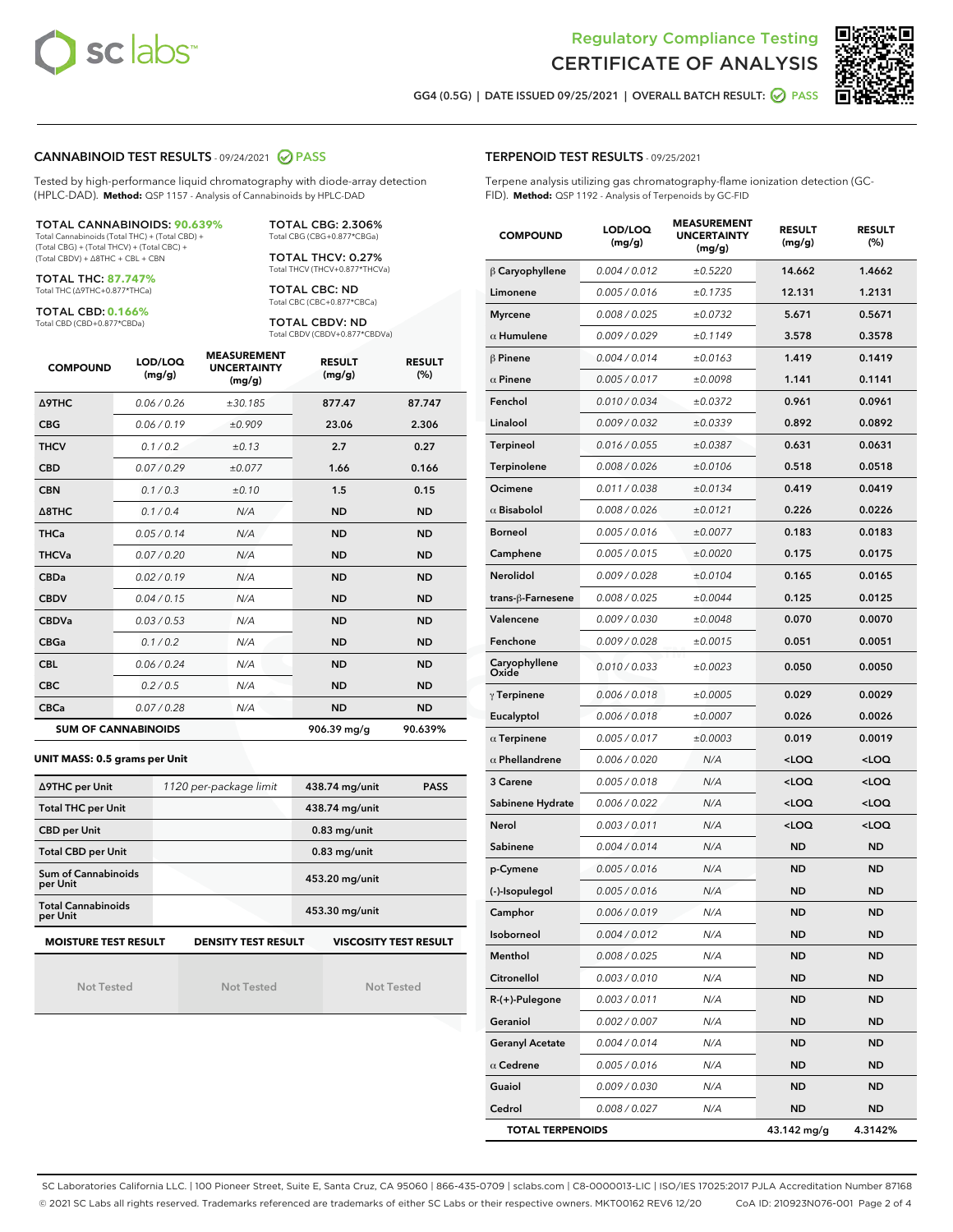



GG4 (0.5G) | DATE ISSUED 09/25/2021 | OVERALL BATCH RESULT: 2 PASS

## CATEGORY 1 PESTICIDE TEST RESULTS - 09/25/2021 2 PASS

Pesticide and plant growth regulator analysis utilizing high-performance liquid chromatography-mass spectrometry (HPLC-MS) or gas chromatography-mass spectrometry (GC-MS). \*GC-MS utilized where indicated. **Method:** QSP 1212 - Analysis of Pesticides and Mycotoxins by LC-MS or QSP 1213 - Analysis of Pesticides by GC-MS

| <b>COMPOUND</b>             | LOD/LOQ<br>$(\mu g/g)$ | <b>ACTION</b><br><b>LIMIT</b><br>$(\mu g/g)$ | <b>MEASUREMENT</b><br><b>UNCERTAINTY</b><br>$(\mu g/g)$ | <b>RESULT</b><br>$(\mu g/g)$ | <b>RESULT</b> |
|-----------------------------|------------------------|----------------------------------------------|---------------------------------------------------------|------------------------------|---------------|
| Aldicarb                    | 0.03 / 0.08            | $\ge$ LOD                                    | N/A                                                     | <b>ND</b>                    | <b>PASS</b>   |
| Carbofuran                  | 0.02 / 0.05            | $\ge$ LOD                                    | N/A                                                     | <b>ND</b>                    | <b>PASS</b>   |
| Chlordane*                  | 0.03 / 0.08            | $\ge$ LOD                                    | N/A                                                     | <b>ND</b>                    | <b>PASS</b>   |
| Chlorfenapyr*               | 0.03/0.10              | $\ge$ LOD                                    | N/A                                                     | <b>ND</b>                    | <b>PASS</b>   |
| Chlorpyrifos                | 0.02 / 0.06            | $\ge$ LOD                                    | N/A                                                     | <b>ND</b>                    | <b>PASS</b>   |
| Coumaphos                   | 0.02 / 0.07            | $\ge$ LOD                                    | N/A                                                     | <b>ND</b>                    | <b>PASS</b>   |
| Daminozide                  | 0.02 / 0.07            | $\ge$ LOD                                    | N/A                                                     | <b>ND</b>                    | <b>PASS</b>   |
| <b>DDVP</b><br>(Dichlorvos) | 0.03/0.09              | $\ge$ LOD                                    | N/A                                                     | <b>ND</b>                    | <b>PASS</b>   |
| Dimethoate                  | 0.03 / 0.08            | $\ge$ LOD                                    | N/A                                                     | <b>ND</b>                    | <b>PASS</b>   |
| Ethoprop(hos)               | 0.03/0.10              | $\ge$ LOD                                    | N/A                                                     | <b>ND</b>                    | <b>PASS</b>   |
| Etofenprox                  | 0.02/0.06              | $>$ LOD                                      | N/A                                                     | <b>ND</b>                    | <b>PASS</b>   |
| Fenoxycarb                  | 0.03 / 0.08            | $>$ LOD                                      | N/A                                                     | <b>ND</b>                    | <b>PASS</b>   |
| Fipronil                    | 0.03 / 0.08            | $>$ LOD                                      | N/A                                                     | <b>ND</b>                    | <b>PASS</b>   |
| Imazalil                    | 0.02 / 0.06            | $\ge$ LOD                                    | N/A                                                     | <b>ND</b>                    | <b>PASS</b>   |
| <b>Methiocarb</b>           | 0.02 / 0.07            | $\ge$ LOD                                    | N/A                                                     | <b>ND</b>                    | <b>PASS</b>   |
| Methyl<br>parathion         | 0.03/0.10              | $\ge$ LOD                                    | N/A                                                     | <b>ND</b>                    | <b>PASS</b>   |
| <b>Mevinphos</b>            | 0.03/0.09              | $\ge$ LOD                                    | N/A                                                     | <b>ND</b>                    | <b>PASS</b>   |
| Paclobutrazol               | 0.02 / 0.05            | $\ge$ LOD                                    | N/A                                                     | <b>ND</b>                    | <b>PASS</b>   |
| Propoxur                    | 0.03/0.09              | $\ge$ LOD                                    | N/A                                                     | <b>ND</b>                    | <b>PASS</b>   |
| Spiroxamine                 | 0.03 / 0.08            | $\ge$ LOD                                    | N/A                                                     | <b>ND</b>                    | <b>PASS</b>   |
| Thiacloprid                 | 0.03/0.10              | $\ge$ LOD                                    | N/A                                                     | <b>ND</b>                    | <b>PASS</b>   |

#### CATEGORY 2 PESTICIDE TEST RESULTS - 09/25/2021 @ PASS

| <b>COMPOUND</b>          | LOD/LOO<br>$(\mu g/g)$ | <b>ACTION</b><br>LIMIT<br>$(\mu g/g)$ | <b>MEASUREMENT</b><br><b>UNCERTAINTY</b><br>$(\mu g/g)$ | <b>RESULT</b><br>$(\mu g/g)$ | <b>RESULT</b> |  |
|--------------------------|------------------------|---------------------------------------|---------------------------------------------------------|------------------------------|---------------|--|
| Abamectin                | 0.03/0.10              | 0.1                                   | N/A                                                     | <b>ND</b>                    | <b>PASS</b>   |  |
| Acephate                 | 0.02/0.07              | 0.1                                   | N/A                                                     | <b>ND</b>                    | <b>PASS</b>   |  |
| Acequinocyl              | 0.02/0.07              | 0.1                                   | N/A                                                     | <b>ND</b>                    | <b>PASS</b>   |  |
| Acetamiprid              | 0.02/0.05              | 0.1                                   | N/A                                                     | <b>ND</b>                    | <b>PASS</b>   |  |
| Azoxystrobin             | 0.02/0.07              | 0.1                                   | N/A                                                     | <b>ND</b>                    | <b>PASS</b>   |  |
| <b>Bifenazate</b>        | 0.01 / 0.04            | 0.1                                   | N/A                                                     | <b>ND</b>                    | <b>PASS</b>   |  |
| <b>Bifenthrin</b>        | 0.02/0.05              | 3                                     | N/A                                                     | <b>ND</b>                    | <b>PASS</b>   |  |
| <b>Boscalid</b>          | 0.03/0.09              | 0.1                                   | N/A                                                     | <b>ND</b>                    | <b>PASS</b>   |  |
| Captan                   | 0.19/0.57              | 0.7                                   | N/A                                                     | <b>ND</b>                    | <b>PASS</b>   |  |
| Carbaryl                 | 0.02/0.06              | 0.5                                   | N/A                                                     | <b>ND</b>                    | <b>PASS</b>   |  |
| Chlorantranilip-<br>role | 0.04/0.12              | 10                                    | N/A                                                     | <b>ND</b>                    | <b>PASS</b>   |  |
| Clofentezine             | 0.03/0.09              | 0.1                                   | N/A                                                     | <b>ND</b>                    | <b>PASS</b>   |  |

| <b>CATEGORY 2 PESTICIDE TEST RESULTS</b> - 09/25/2021 continued |  |  |
|-----------------------------------------------------------------|--|--|
|                                                                 |  |  |

| <b>COMPOUND</b>               | LOD/LOQ<br>(µg/g) | <b>ACTION</b><br>LIMIT<br>$(\mu g/g)$ | <b>MEASUREMENT</b><br><b>UNCERTAINTY</b><br>(µg/g) | <b>RESULT</b><br>(µg/g) | <b>RESULT</b> |
|-------------------------------|-------------------|---------------------------------------|----------------------------------------------------|-------------------------|---------------|
| Cyfluthrin                    | 0.12 / 0.38       | 2                                     | N/A                                                | <b>ND</b>               | <b>PASS</b>   |
| Cypermethrin                  | 0.11 / 0.32       | $\mathcal{I}$                         | N/A                                                | <b>ND</b>               | <b>PASS</b>   |
| Diazinon                      | 0.02 / 0.05       | 0.1                                   | N/A                                                | ND                      | <b>PASS</b>   |
| Dimethomorph                  | 0.03 / 0.09       | 2                                     | N/A                                                | <b>ND</b>               | <b>PASS</b>   |
| Etoxazole                     | 0.02 / 0.06       | 0.1                                   | N/A                                                | <b>ND</b>               | <b>PASS</b>   |
| Fenhexamid                    | 0.03 / 0.09       | 0.1                                   | N/A                                                | <b>ND</b>               | <b>PASS</b>   |
| Fenpyroximate                 | 0.02 / 0.06       | 0.1                                   | N/A                                                | <b>ND</b>               | <b>PASS</b>   |
| Flonicamid                    | 0.03 / 0.10       | 0.1                                   | N/A                                                | <b>ND</b>               | <b>PASS</b>   |
| Fludioxonil                   | 0.03 / 0.10       | 0.1                                   | N/A                                                | <b>ND</b>               | <b>PASS</b>   |
| Hexythiazox                   | 0.02 / 0.07       | 0.1                                   | N/A                                                | <b>ND</b>               | <b>PASS</b>   |
| Imidacloprid                  | 0.04 / 0.11       | 5                                     | N/A                                                | <b>ND</b>               | <b>PASS</b>   |
| Kresoxim-methyl               | 0.02 / 0.07       | 0.1                                   | N/A                                                | <b>ND</b>               | <b>PASS</b>   |
| <b>Malathion</b>              | 0.03 / 0.09       | 0.5                                   | N/A                                                | <b>ND</b>               | <b>PASS</b>   |
| Metalaxyl                     | 0.02 / 0.07       | $\overline{2}$                        | N/A                                                | <b>ND</b>               | <b>PASS</b>   |
| Methomyl                      | 0.03 / 0.10       | 1                                     | N/A                                                | <b>ND</b>               | <b>PASS</b>   |
| Myclobutanil                  | 0.03 / 0.09       | 0.1                                   | N/A                                                | <b>ND</b>               | <b>PASS</b>   |
| Naled                         | 0.02 / 0.07       | 0.1                                   | N/A                                                | <b>ND</b>               | <b>PASS</b>   |
| Oxamyl                        | 0.04 / 0.11       | 0.5                                   | N/A                                                | <b>ND</b>               | <b>PASS</b>   |
| Pentachloronitro-<br>benzene* | 0.03 / 0.09       | 0.1                                   | N/A                                                | <b>ND</b>               | <b>PASS</b>   |
| Permethrin                    | 0.04 / 0.12       | 0.5                                   | N/A                                                | <b>ND</b>               | <b>PASS</b>   |
| Phosmet                       | 0.03/0.10         | 0.1                                   | N/A                                                | <b>ND</b>               | <b>PASS</b>   |
| Piperonylbu-<br>toxide        | 0.02 / 0.07       | 3                                     | N/A                                                | <b>ND</b>               | <b>PASS</b>   |
| Prallethrin                   | 0.03 / 0.08       | 0.1                                   | N/A                                                | <b>ND</b>               | <b>PASS</b>   |
| Propiconazole                 | 0.02 / 0.07       | 0.1                                   | N/A                                                | <b>ND</b>               | <b>PASS</b>   |
| Pyrethrins                    | 0.04 / 0.12       | 0.5                                   | N/A                                                | <b>ND</b>               | <b>PASS</b>   |
| Pyridaben                     | 0.02 / 0.07       | 0.1                                   | N/A                                                | <b>ND</b>               | <b>PASS</b>   |
| Spinetoram                    | 0.02 / 0.07       | 0.1                                   | N/A                                                | <b>ND</b>               | <b>PASS</b>   |
| Spinosad                      | 0.02 / 0.07       | 0.1                                   | N/A                                                | <b>ND</b>               | <b>PASS</b>   |
| Spiromesifen                  | 0.02 / 0.05       | 0.1                                   | N/A                                                | <b>ND</b>               | <b>PASS</b>   |
| Spirotetramat                 | 0.02 / 0.06       | 0.1                                   | N/A                                                | <b>ND</b>               | <b>PASS</b>   |
| Tebuconazole                  | 0.02 / 0.07       | 0.1                                   | N/A                                                | <b>ND</b>               | <b>PASS</b>   |
| Thiamethoxam                  | 0.03 / 0.10       | 5                                     | N/A                                                | <b>ND</b>               | <b>PASS</b>   |
| Trifloxystrobin               | 0.03 / 0.08       | 0.1                                   | N/A                                                | <b>ND</b>               | <b>PASS</b>   |

SC Laboratories California LLC. | 100 Pioneer Street, Suite E, Santa Cruz, CA 95060 | 866-435-0709 | sclabs.com | C8-0000013-LIC | ISO/IES 17025:2017 PJLA Accreditation Number 87168 © 2021 SC Labs all rights reserved. Trademarks referenced are trademarks of either SC Labs or their respective owners. MKT00162 REV6 12/20 CoA ID: 210923N076-001 Page 3 of 4